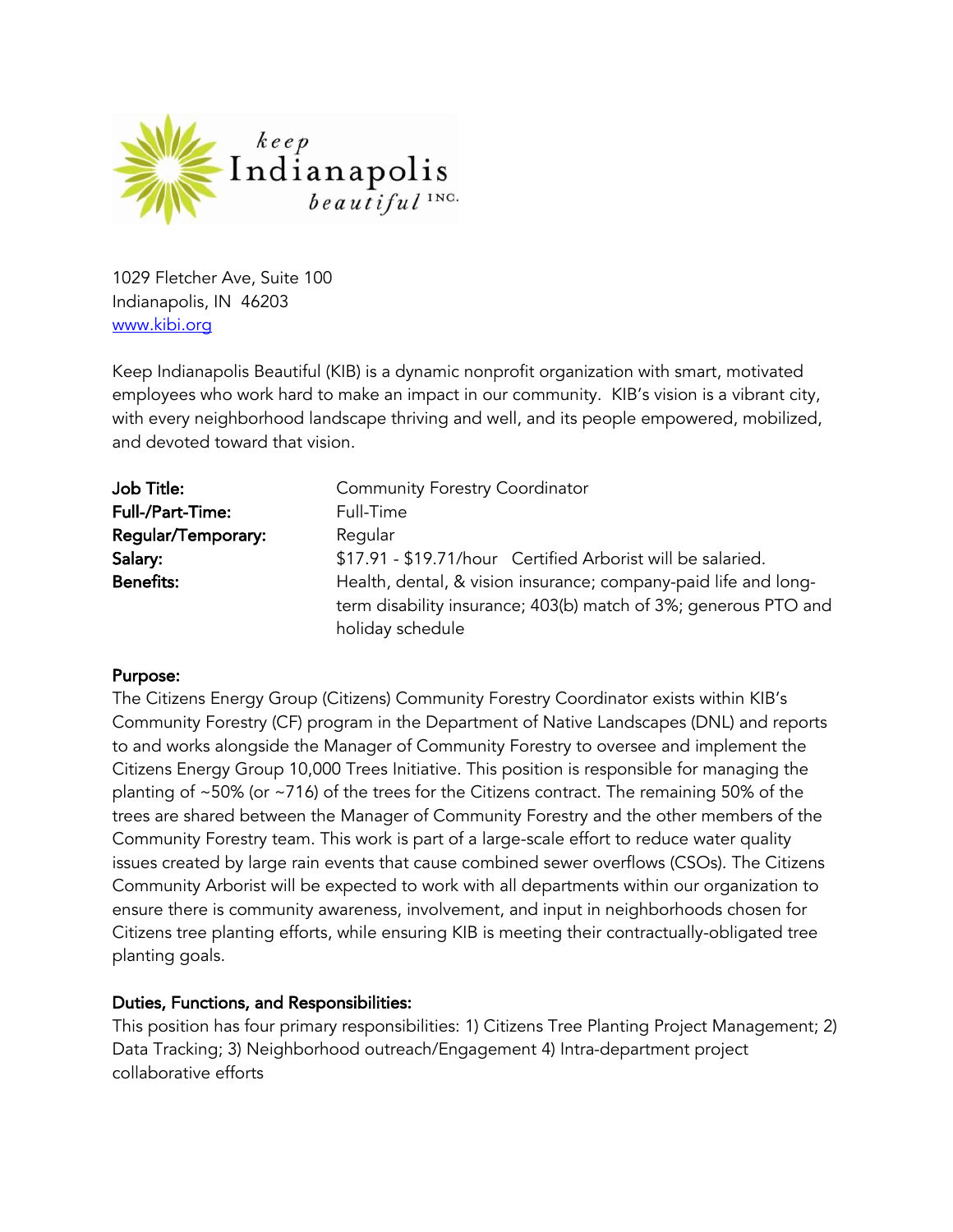#### CITIZENS Tree Planting Management

- a. Work with Manager of Community Forestry and fellow Department of Native Landscapes staff to develop planting plans within selected CSO basins in order to plant ~50% (or ~716) trees annually for the Citizens 10k Trees Initiative contract. This includes creating planting plans for specific neighborhoods and parks, marking tree planting locations, selecting suitable Indiana-native tree species, and creating maps to submit to Citizens and the city of Indianapolis.
- b. Work with Manager of Community Forestry and the Senior Director of Native Landscapes in reviewing and selecting projects from KIB tree application program.
- c. Coordinate with DNL staff to schedule and perform the ordering, delivery, unloading, and creation of planting projects with community volunteers.
- d. Serve as project manager for tree planting projects. This entails ensuring utilities are located and marked, providing education and guidance to volunteers, ensuring volunteer safety, and providing quality control.

#### Data Tracking

- a. Use KIB's GPS equipment and technology to mark locations of newly planted trees.
- b. Provide project information to the Community Engagement team and assist in the canvassing process and ensure the CF team is aware of which neighbors/residents accept or reject trees and to provide outreach and awareness to the neighborhoods impacted by tree planting projects.
- c. Ensure tree planting project data is received by Urban Ecology Director and the Youth Tree Team Coordinator so they can effectively coordinate maintenance efforts.
	- a. Create and provide maps of completed projects and communicate all maintenance needs upon project completion.

# Neighborhood Outreach/Engagement

- a. Work with Community Forestry and Community Engagement staff to create and help implement an outreach strategy for Citizens tree planting areas.
- b. Provide technical assistance to Community Engagement at community meetings, neighborhood events, or as otherwise needed.

# Intra-Department Project Collaborative Efforts

- a. Provide updates in department meetings informing fellow staff on both your requests for assistance and your availability to assist with others.
- b. Respond to requests from other staff to serve as project manager or as added help for other workdays within the programs of the DNL.
	- a. This position is expected to assist in work, such as but not limited to, other staff members' tree planting projects, habitat restoration projects, or AES Project GreenSpace implementation or maintenance work.

# Knowledge, Skills and Abilities: